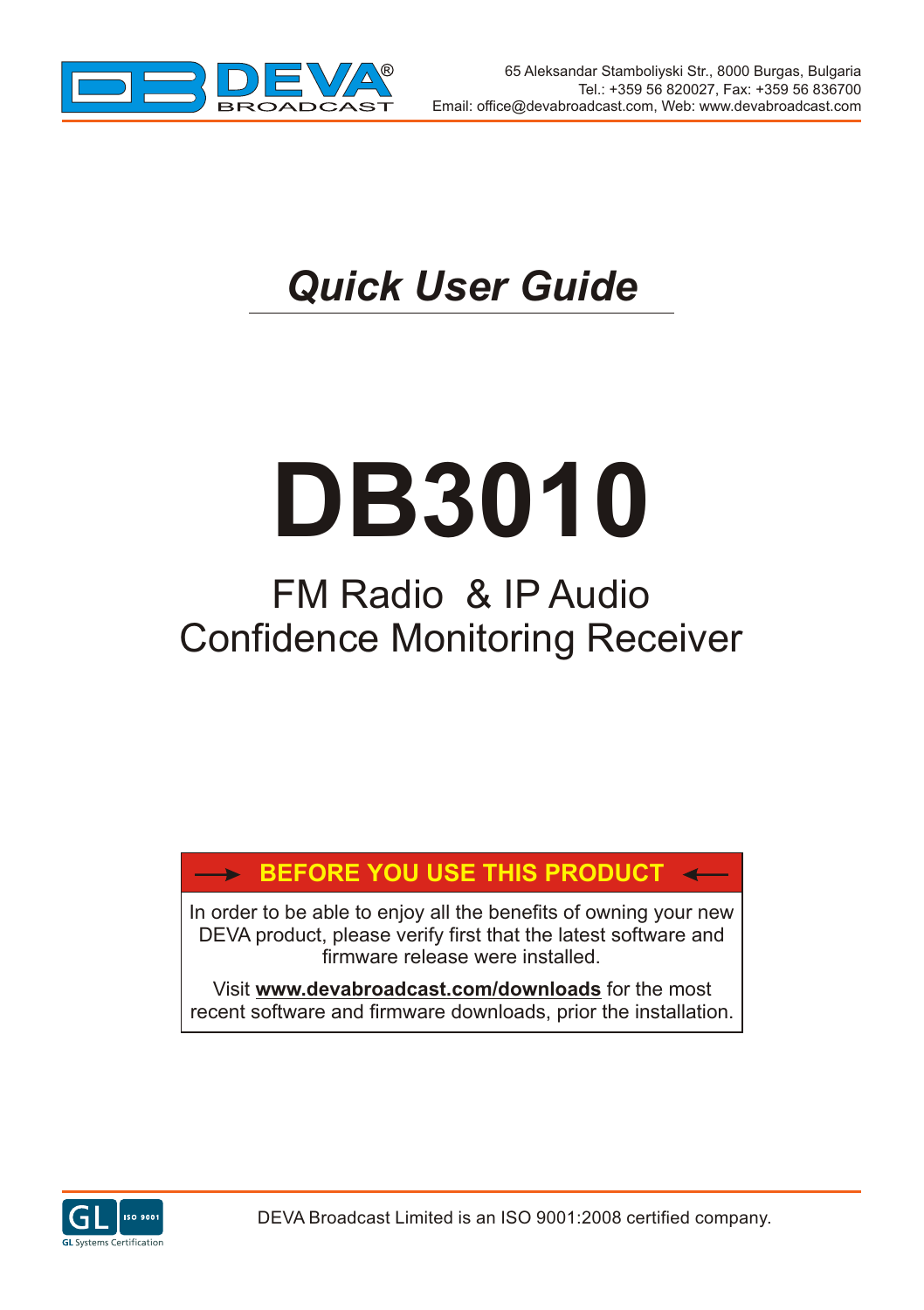This Quick user guide will make the installation of the DB3010 - FM Radio & IP Audio Confidence Monitor quick and easy. Follow these steps to simplify the process and save yourself extra time and effort. **For more information about the Safety precautions and the Operating environment recommendations please refer to the User Manual.**

| . .<br>417<br>٦. |  |  |
|------------------|--|--|
|                  |  |  |

**Configuration** 

Depending on your preferences, DEVA's confidence monitor can be configured in two methods :

- 1. **Through the very intuitive user interface** with OLED screen, front panel navigational and soft buttons ensures an easy usage of the device's build-in features;
- 2. **Through the built-in Web server** you can use a standard web browser to monitor the status or to make some adjustments. iOS and Android devices are also supported.

**For more information about the Front panel navigational menu, please refer to the User Manual which can be found on www.devabroadcast.com/downloads**

| STEP <sub>2</sub> | <b>Device Connection</b> |  |
|-------------------|--------------------------|--|
|                   |                          |  |

- 1. Install the unit on its operation place;
- 2. Before connecting the AC Power, make sure that the fuse rating is in accordance with the mains supply at your location. DB3010 Power Supply Factory Settings are: 100-240 VAC; 1Amp Fuse.;
- 3. Connect the antenna cable to the RF antenna input connector located on the rear panel of the device;
- 4. Connect the LAN Cable to the Ethernet connector placed on the rear panel of the device;
- 5. If you prefer so, plug the headphones into the front panel jack while setting the device, if not the audio received will be heard through the built-in speakers;
- 6. Using the [LEFT] or [RIGHT] Navigational Buttons or WEB Interface set the FM station(s) and IPAudio URL(s) that you would like to monitor. For further information on the procedure, please refer to **Step 4**.

$$
\mathsf{STEP} 3 \ \overline{\phantom{0}}
$$

#### **STEP 3 WEB Interface**

Astandard web browser can be used to monitor DB3010's status or to make some adjustments. There are two options for access to the WEB Interface: through manual identification of the IP address of the device, and alternatively through the Network discovery option. (*For Windows 7 and above users only*). Both are explained in details below.

**STEP 3.1 Manual IP Address Identification**

Connect the device to a local network or to the Internet by a LAN cable. Through the Front panel navigational menu pressing the [OK] button will enable you to enter the device main menu.





**A** Using the [RIGHT] navigational button find the *Status* section located at the end of the Menu (A).

Press the [OK] Button to enter the *Status* section and then press the [DOWN] button.

This operation will visualize the screen (B) containing information about the IPAddress of the device.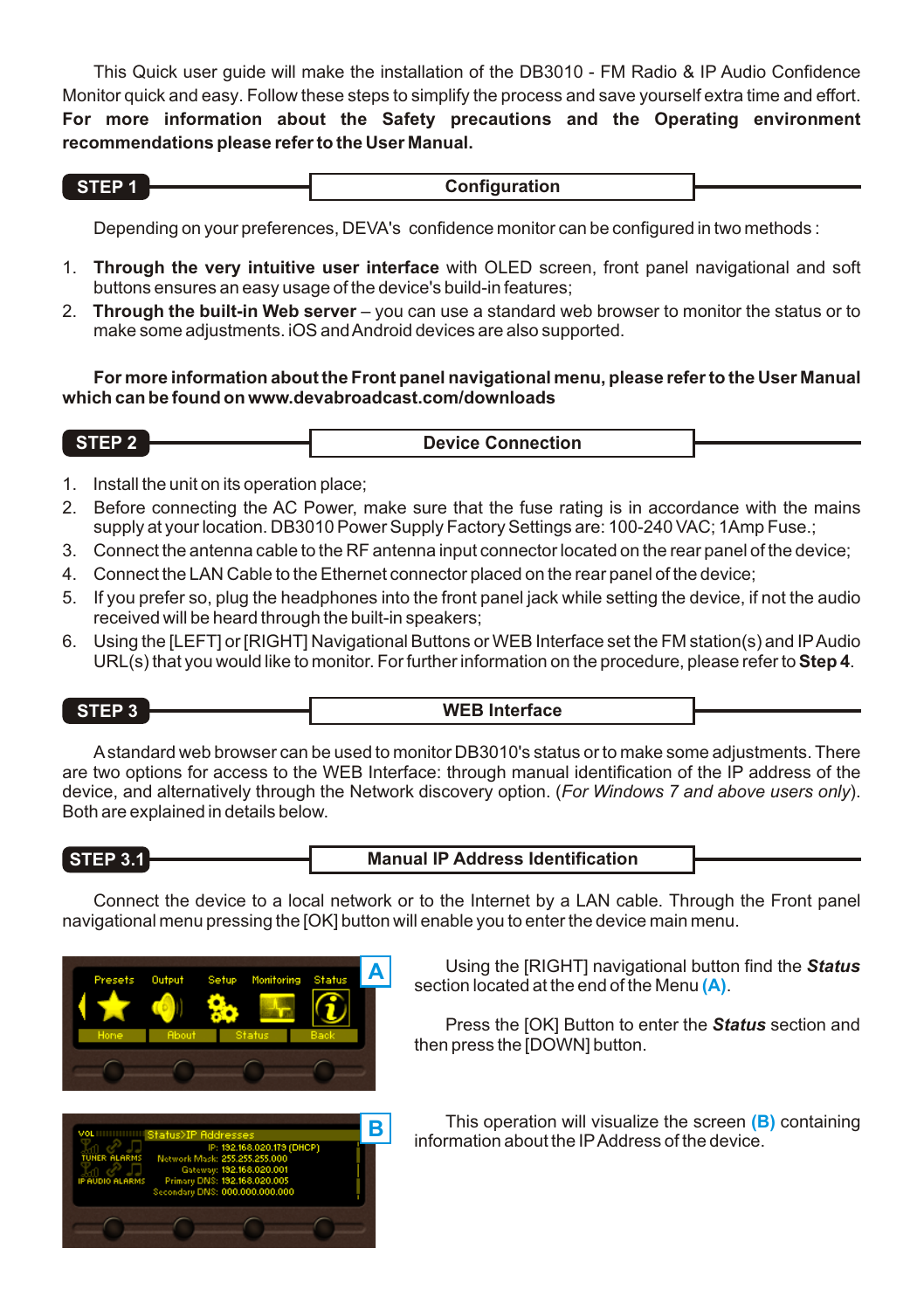

**C** Open a new WEB Browser and enter the device IP address in the address field then press [Enter] (C).

A window that requires username and password will appear. (*For more information refer to***Step 3.3**)

**NOTE:** Due to the inability of some WEB Browsers to read the IP address format displayed on the screen of the device, the numbers included in the IP Address must be written without the leading zeros. For example: *192.168.020.095* must be written as *192.168.20.95*

#### **STEP 3.2 Network discovery for Windows 7**

Network discovery is a network setting that defines whether your computer can see (find) other computers and devices on the network and whether other computers on the network can see your computer. By default, Windows Firewall blocks network discovery but you can enable it.

- 1. Open Advanced sharing settings by clicking the [Start] button, and then on "Control Panel". In the search box, type "network", click "Network and Sharing Center", and then, in the left pane click "Change advanced sharing settings";
- 2. Select your current network profile;
- 3. Click **Turn on network discovery**, and then click Save changes. If you're prompted for an administrator password or confirmation, type the password or provide confirmation.
- 4. To access the device open a new Explorer bar and click on **Network**. If you have successfully enabled the network discovery option, the device will be displayed. Double click on **the device's icon** will open a new WEB browser window requiring username and password.(*For more information refer to* **Step 3.3**)
- **NOTE:** If you have already enabled this function on your computer just open a new Explorer bar and click on **Network**. The device must be displayed. If not follow the instructions from **Step 3.1** or **Step 3.2**

#### **STEP 3.3 WEB Access**

DB3010 provides you with a protected access to the device settings. You can choose between two types of log in:

- 1. As an *ADMINISTRATOR* which will give you full control over the settings (username: *admin*, password: *pass*);
- 2. As a *USER* this type of log-in will allow you to monitor the device and choose different stations without applying settings (username: *user*, password: *pass*).

**In order to make the necessary adjustments to the device, please log in as ADMINISTRATOR.**

| DB3010 - FM Radio & IP Audio Confidence Monitoring Receiver              |                  |                               |                 |
|--------------------------------------------------------------------------|------------------|-------------------------------|-----------------|
| <b>FM Radio</b>                                                          | Freq:            | 91.10 MHZ<br>Stereo           | Logout          |
| Left<br>$-14.6$ dB                                                       | PT:              |                               |                 |
| <b>Right</b><br>$-14.6$ dB                                               | <b>PS:</b>       |                               |                 |
| $-30$<br>$-20 - 15 - 10$<br>$-5$<br>ò<br>$-40$<br>$-25$<br>$-50$<br>$+5$ | RT:              |                               | Main            |
| 50<br>60<br>70<br>80<br>90 100 110<br>10<br>20<br>30<br>40<br>٥          | <b>Alarms:</b>   |                               | <b>RDS</b>      |
| <b>RF</b><br>40.0 dBuV<br><b>MPATH</b><br>18.0%                          | RF:<br>Left:     | Stereo:<br>Right:             | Log             |
| 10<br>50<br>80<br>90 100<br>20<br>30<br>40<br>60<br>70<br>٥              |                  |                               | <b>Settings</b> |
| <b>POWER FM</b><br><b>98 MHz</b><br><b>HD Radio</b><br>106.10MHz         |                  | ◀*)<br>106.10MHz              |                 |
| <b>Internet Radio</b>                                                    | <b>Station:</b>  | KATRA FM - #1 Hit Music Stati |                 |
| Left<br>$-5.6dB$                                                         | <b>Title:</b>    | DJ FRESH feat ELLA EYRE - Gr  |                 |
| <b>Right</b><br>$-5.5dB$                                                 | Codec:           | MPEG 1 / 44.1 kHz             |                 |
| $-25$<br>$-20 - 15$<br>à,<br>ò<br>$-30$<br>$-10$<br>$-50$<br>$-40$<br>45 | <b>Bit rate:</b> | 192 kbps                      |                 |
|                                                                          | <b>Alarms:</b>   |                               |                 |
|                                                                          | <b>TP Link:</b>  | Stream:                       |                 |
|                                                                          | Left:            | Right:                        |                 |
| <b>KATRA FM MP3</b><br>106.10MHz<br>- Empty -<br>- Empty -               |                  | 40)<br>- Empty -              |                 |
|                                                                          |                  |                               |                 |

*After successful log in the Control Window will look like this.*